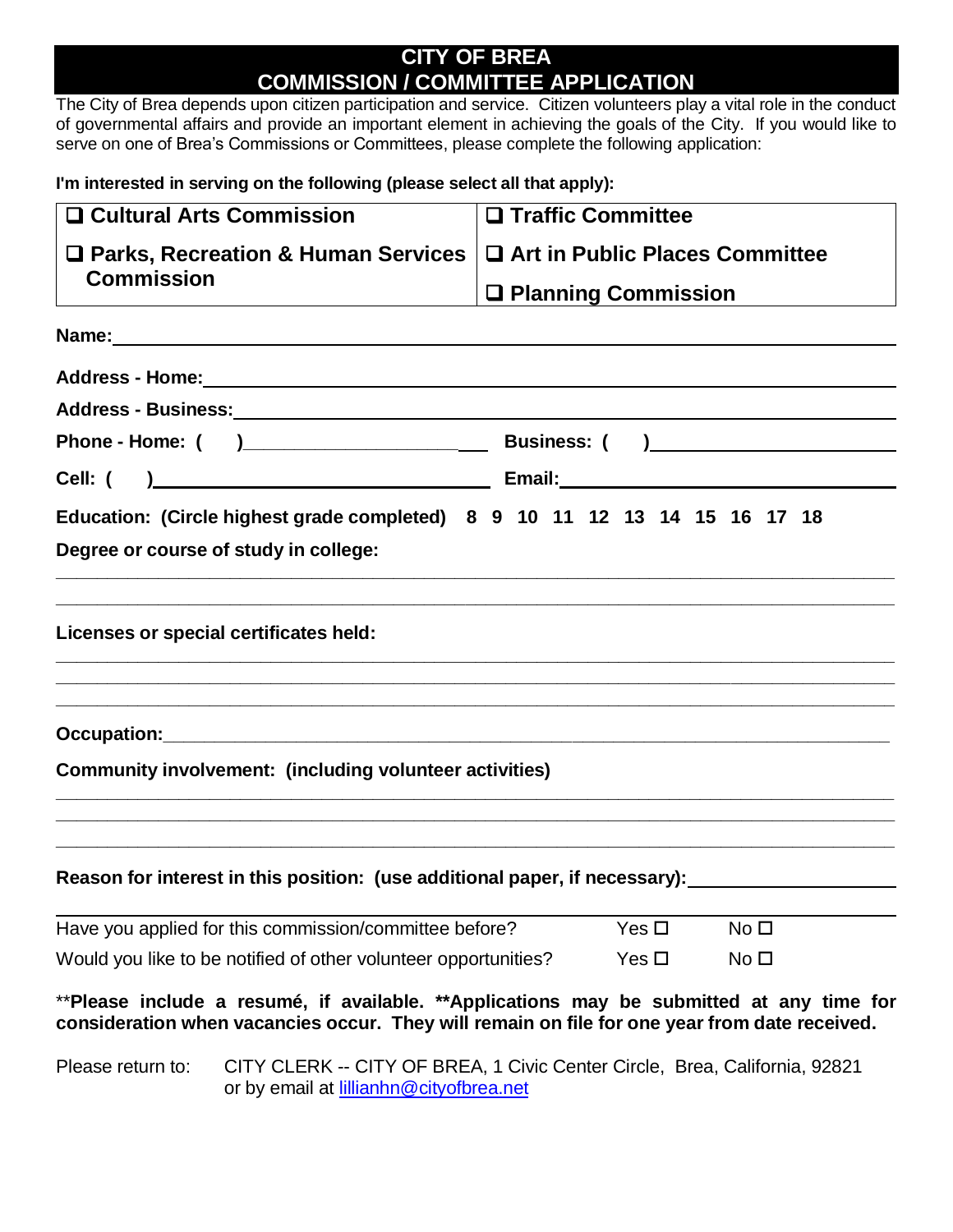## **CITY OF BREA BOARDS, COMMISSIONS & COMMITTEES**

## **GENERAL CRITERIA**

- Must be a resident of Brea
- Enthusiastic commitment to the betterment of the community
- Oriented toward service to people and sensitive to their needs
- Some knowledge and background in the areas of interest are advantageous, but not mandatory
- Understanding of the relationship with the City Council and the role of being an extension of the Council

Committee Members/Commissioners on the Cultural Arts; Parks, Recreation, and Human Services; and Planning Commissioners are required to submit annual Statements of Economic Interest Form 700's identifying any potential conflicts of interest and all Commissioners/Committee members are required to attend a two hour Ethics Training Course every two years.

## **GENERAL DUTIES & MEETINGS**

#### **Cultural Arts Commission**

Meetings are held the second Wednesday of the month at 5:30 p.m. in the Executive Conference Room, Level 3, of the Brea Civic & Cultural Center.

The Cultural Arts Commission identifies the cultural needs and interest of the community, promotes cultural arts activities and recommends methods to broaden community participation in the cultural arts. The Commission is directly involved with the Brea Civic & Cultural Center's own fine arts gallery and 200-seat theater, as well as fund-raising to benefit these activities.

#### **Parks, Recreation and Human Services Commission**

Meetings are held the fourth Monday of each month at 6:00 p.m. in the Executive Conference Room, Level 3, of the Brea Civic & Cultural Center.

The Parks, Recreation and Human Services Commission works with staff to coordinate the recreation and human services activities of the City. The development of parks and recreation facilities and matters relating to people services, especially serving the youth and senior community, are of prime importance to this Commission.

#### **Planning Commission**

Meetings are held the fourth Tuesday of each month at 7:00 p.m. in the Council Chambers, Plaza Level, of the Brea Civic & Cultural Center.

Established by state law, the Planning Commission's primary function is to study proposed developments that may have an impact on the community's growth and environment. This commission ensures that proposed developments will meet the City of Brea's technical, environmental, and aesthetic standards. The commission holds public hearings to review plans to ensure they comply with the city's zoning regulations and general plan for development.

#### **Traffic Committee**

Meetings are held the third Thursday of each month, 5:30 p.m. in the Executive Conference Room E, Level 3, of the Civic & Cultural Center.

The Traffic Committee addresses neighborhood, citywide and regional traffic and circulation issues.